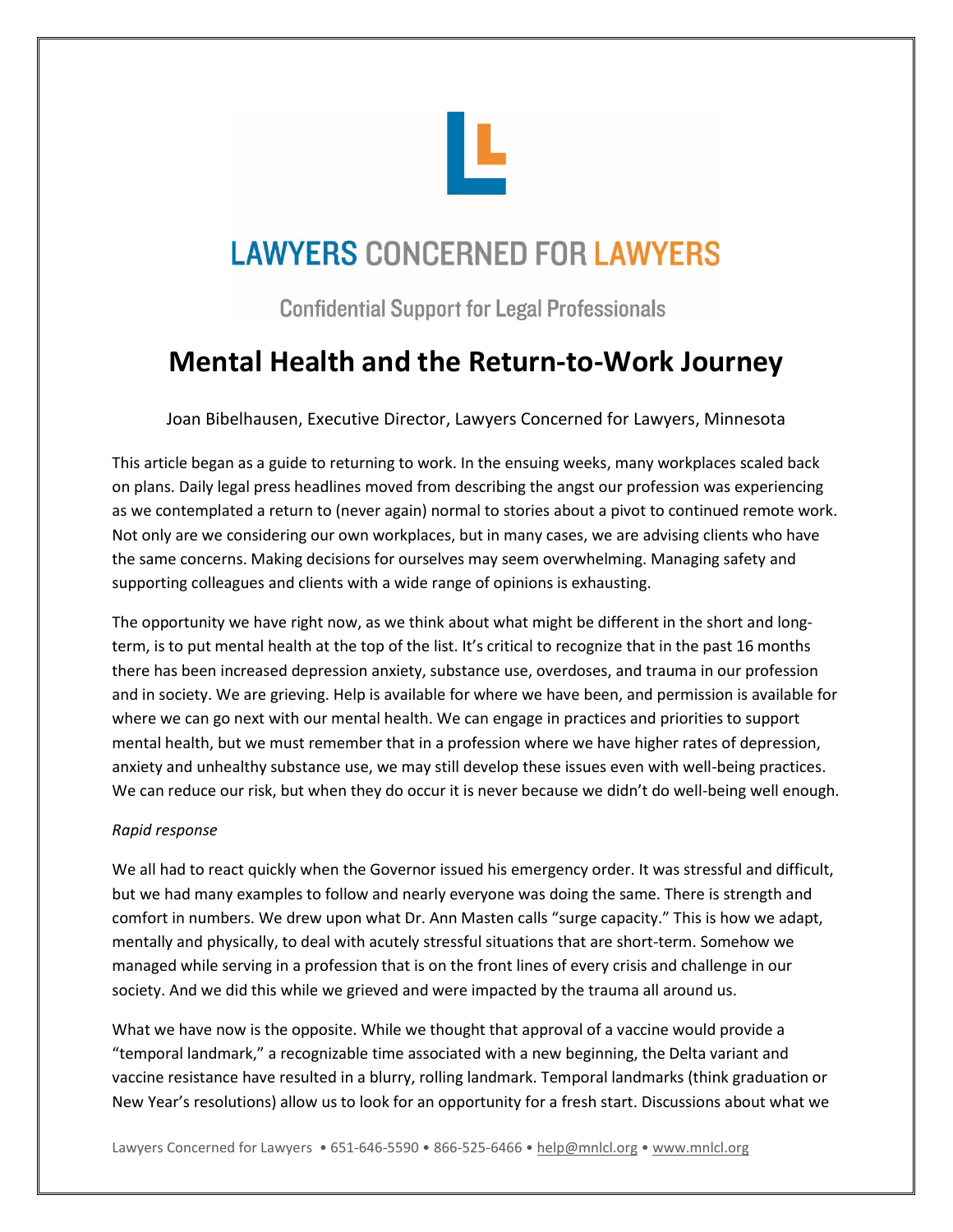will keep and what we will return to are in many cases pushed aside as the light at the end of the tunnel is further away. Our anxiety and uncertainty can grow. Knowing we're not alone and recommitting to self-care as we move toward that fresh start presents an opportunity that can improve our outlook and reduce our risk for significant issues.

By recognizing our shared experiences, we now have permission, no, an obligation, to place mental health at the forefront of all of these considerations. We, our colleagues, and our clients have been traumatized in many ways. Sometimes it is direct like the racial trauma that followed the killing of George Floyd. Other times it may be micro-injuries caused by repeated exposure to the stories of those who are disadvantaged in our society. Secondary trauma, exposure to the experiences of others, can have a similar debilitating effect to direct trauma.

As lawyers we solve problems. Your experience is not the same as another's and you may have no idea how much someone else is hurting. When connecting with a colleague, client or loved one who has been traumatized or is simply experiencing the stress that comes naturally with a case or circumstance, we can increase our awareness and sensitivity, but we are not therapists. It's ok to draw that boundary and help where we can but know that some healing must be left to others, with your encouragement. Your best role as their lawyer, in addition to helping with the legal matter at hand, may be to advise them to seek the professional help they need (see MRPC 2.1, Lawyer as Advisor).

#### *What about us?*

Our profession is at risk for secondary trauma and we have experienced the traumatizing effects of the past 16 months. Lawyers tend to want to be seen as knowing how to handle a situation, and at the same time we are trained to look for the worst eventuality because that helps us to identify solutions. When we feel a loss of control, we may believe we are the only one. Situational uncertainty exacerbates this. Research shows that one of the most effective ways to mitigate the impact of trauma is to decompress with colleagues. Where can you have open conversations with people who know what it is like to do what you do? Find those safe places and use them.

#### *Prioritizing mental health and well-being*

How do we put these principles into practice? I suggest beginning by looking at well-being through a broad lens. *The Path to Lawyer Well-Being: Practical Recommendations for Positive Change* identified six facets of well-being: occupational, intellectual, spiritual, physical, social and emotional. To that, I would add cultural. Each facet is impacted in different ways with distinct triggers and opportunities. We have been required to attend to health, safety, and career challenges that are far beyond our prior experiences. Where are you strongest? Can you nurture that? Where are you challenged? Can you provide extra support and attention? All we can control is doing our best work. What does well-being and mental health mean to you and how can you work toward that so you can be the most effective and fulfilled?

#### *Building Resilience to Support Mental Health*